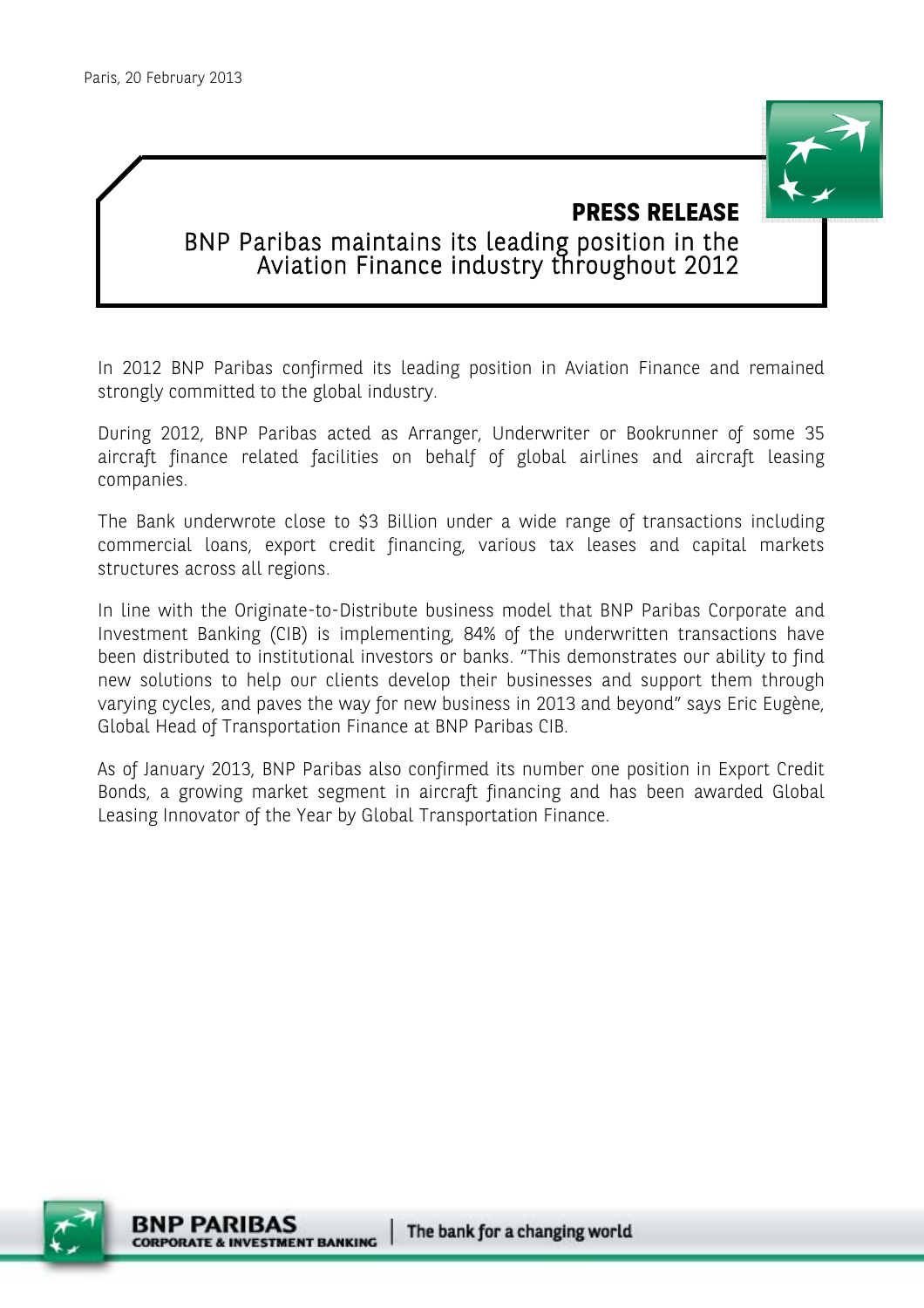#### About BNP Paribas Corporate and Investment Banking

BNP Paribas Corporate and Investment Banking (CIB) is a leading provider of solutions to a wide range of clients including corporates, sovereigns, financial institutions and investors worldwide. Approximately 19,000 professionals in 45 countries provide clients with personalized services for managing their risks and assets, financing and expanding their business and servicing their operational needs.

#### BNP Paribas CIB excels in:

Corporate Banking - where it has leading franchises in Transaction Banking (trade finance, cash management) and in Specialized Financing (energy & commodities, transportation, export, project, leveraged, media telecom, corporate acquisition finance and real estate)

Derivatives - where it is one of the leading global players in interest rates, credit, foreign exchange, commodity and equity derivatives.

Advisory and Capital Markets - where it is a top European house in ECM and a global leader in DCM (bond, convertibles and equity issuance)

BNP Paribas has been named "Bank of the Year 2012" by the International Financing Review.

www.cib.bnpparibas.com

Press contact:

Pascal Henisse - pascal.henisse@bnpparibas.com - 01 40 14 65 14

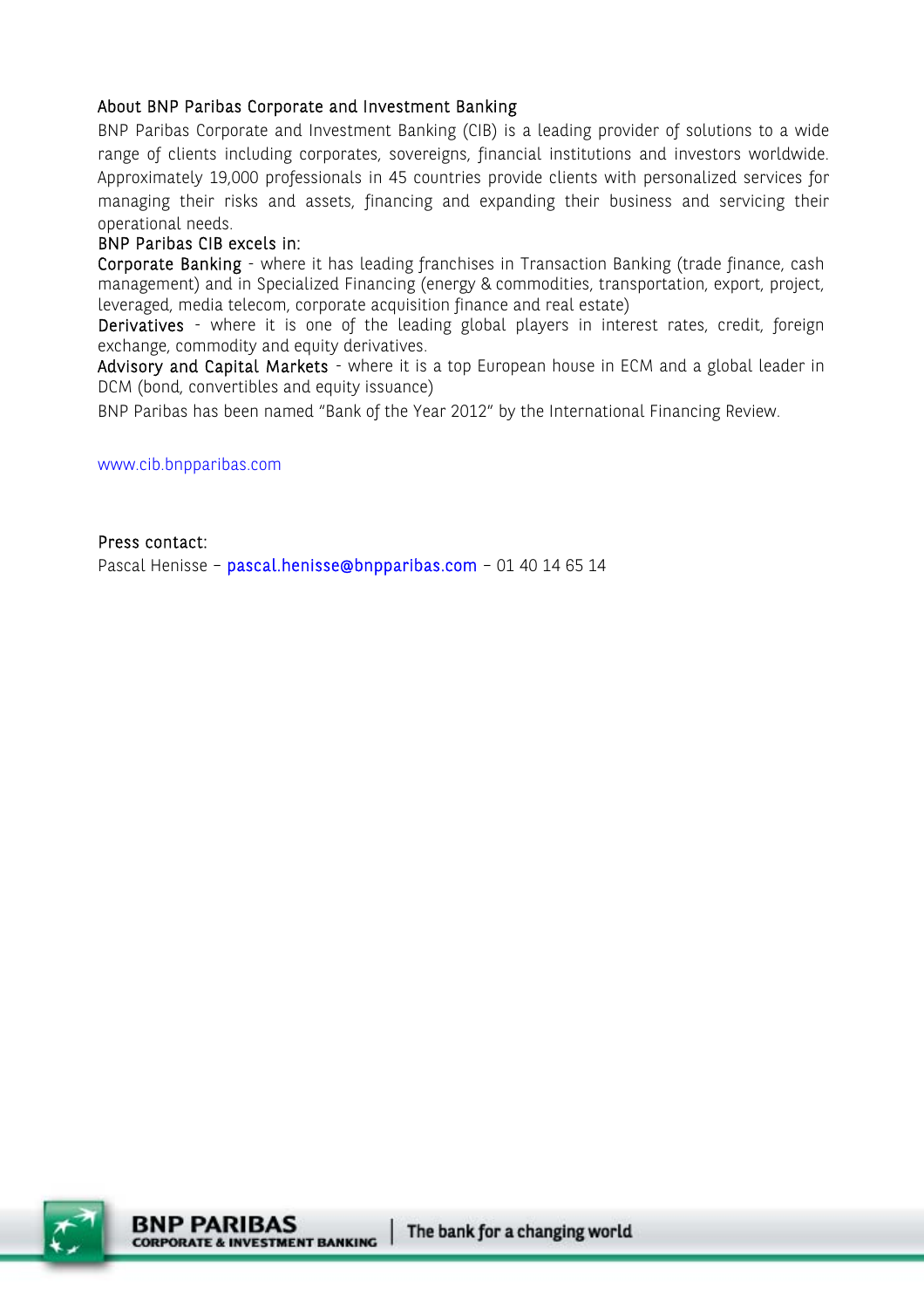The following lists a sample of key transactions arranged by BNP Paribas during 2012 showcasing the bank's footprint in the sector:

# Europe, Middle East and Africa

#### 1. Lufthansa Commercial Financing for 1 B747-8i aircraft

In April 2012, BNP Paribas was Lease Arranger, Mandated Lead Debt Arranger and Facility Agent for the Optimised Financing of one Boeing B747-8i wide body aircraft, the first B747-8i aircraft ever delivered to the company.

#### 2. Air France JOLCO for one B777-300ER aircraft

In May 2012, BNP Paribas closed a Japanese Operating Lease with Call Option (JOLCO) for AIR FRANCE for one new Boeing B777-300ER MSN 40376. BNP Paribas was Sole Lease Arranger of a global transaction which included a Euro 12 year debt provided by BNP Paribas, Crédit Industriel et Commercial and Natixis as debt Co-Arrangers.

#### 3. Turkish Airlines JOLCO BNP Paribas Sole Lease Arranger for two A321-200 aircraft

In May, BNP Paribas was Lease Arranger and Facility Agent of a Japanese Operating Lease with Call Option (JOLCO) for 2 A321-200 delivered in May and June 2012. The transaction features Japanese Equity combined with a 11,5 year Commercial Loan provided by ING Bank NV as sole Lender and Security Trustee.

## 4. RAM Export Credit for 2ATR 72-600

In July 2012, BNP Paribas as Co Arranger, closed the financing of two ATR 72-600 aircraft guaranteed by COFACE and SACE for ROYAL AIR MAROC. Export Credits in EURO were arranged respectively by BNP Paribas and KFW for COFACE and SACE tranches. The two aircraft were part of a BNP Paribas and KFW Global Arrangement of four ATR 72-600 aircraft of which two closed in summer 2011. Those were the first ever ATR 72-600 aircraft delivered to an airline.

## 5. Ryanair Prefunded Ex-Im Bond for 7 B737-800 aircraft

In September, BNP Paribas was Co Bookrunner of a US\$ 194 Million 12 year Prefunded US-Ex-Im Bond for 7 B737-8 Boeing aircraft operated by Ryanair and delivered to the airline from September to December 2012. The transaction was 3 times oversubscribed with a coupon of 1.741%. BNP Paribas was also Sole Swap Coordinator for the whole transaction and swaps provider. This was the first European Prefunded Bond and the first of a kind for Ryanair.

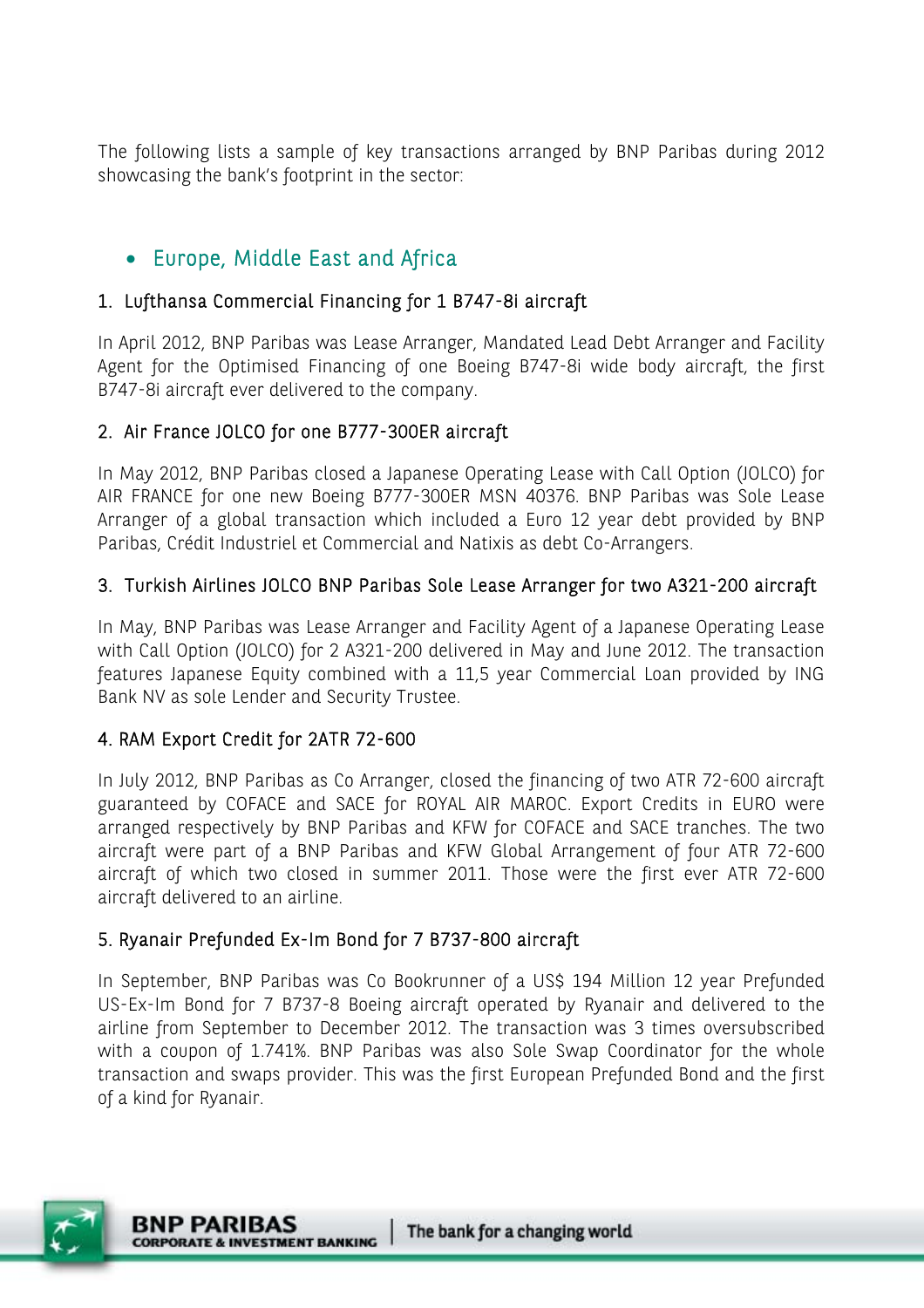#### 6. KLM JOLCO Arrangement for 2 B737-800

In October and in November BNP Paribas acted as Sole Lease Arranger and Agent for 2 B737-800 aircraft vintage 2000 operated by KLM under JOLCO structure. 4.5 year Euro debt was provided by another bank.

#### 7. New equity for one Société Air France B777-300ER aircraft

In November, BNP Paribas acted as Sole Lease Arranger and Agent for the repackaging of a Euro 40 Million Mortgage Loan to Société Air France into a JOLCO structure bringing external equity for one B777-300ER. The Euro debt was restructured and the existing loan was novated from Société Air France to the lessor by way of a French law novation.

#### 8. BBAM/Air France non recourse debt for 1 A319-100 aircraft

In December, BNP Paribas was Sole Debt Provider of a US\$ 13.5 Million non recourse debt for 1 A319-100 aircraft vintage 2006 operated by Société Air France following a 4 year lease extension provided by BBAM.

#### 9. Cargolux Luxemburg Optimised Lease

In November, BNP Paribas acting as Arranger closed with the Luxemburg based freighter company Cargolux, a Luxemburg Optimised Lease for 1 B747-8F aircraft. BNP Paribas also arranged and provided a US\$ 30 Million accreting debt complementary to a US Ex-Im loan funded by JP Morgan and a Junior Loan provided by BGL BNP Paribas and Unicredit Luxembourg.

## Asia- Pacific

#### 10. Air New Zealand mandates BNP Paribas for Boeing 777-300ER Financing

In January, Air New Zealand closed a 11.5-year financing for a new Boeing 777-300ER aircraft under Japanese Operating Lease structure. The transaction was denominated in Japanese Yen and arranged by BNP Paribas acting as Lease Arranger. BNP Paribas, Australia & New Zealand Bank, Bank of Tokyo Mitsubishi UFJ and the Development Bank of Japan were mandated as Debt Arrangers and Underwriters. BNP Paribas is also Facility Agent and Australia & New Zealand Bank is Security Trustee.

#### 11. Air China French Lease Financing for 2 A320

In June, BNP Paribas closed as Lease Arranger the French Lease Financing of 2 A320 Aircraft. The French Lease structure was combined with an Export Credit Financing fronted by Coface. BNP Paribas and SMBC were Mandated Lead Arranger of the Export Credit Facility.

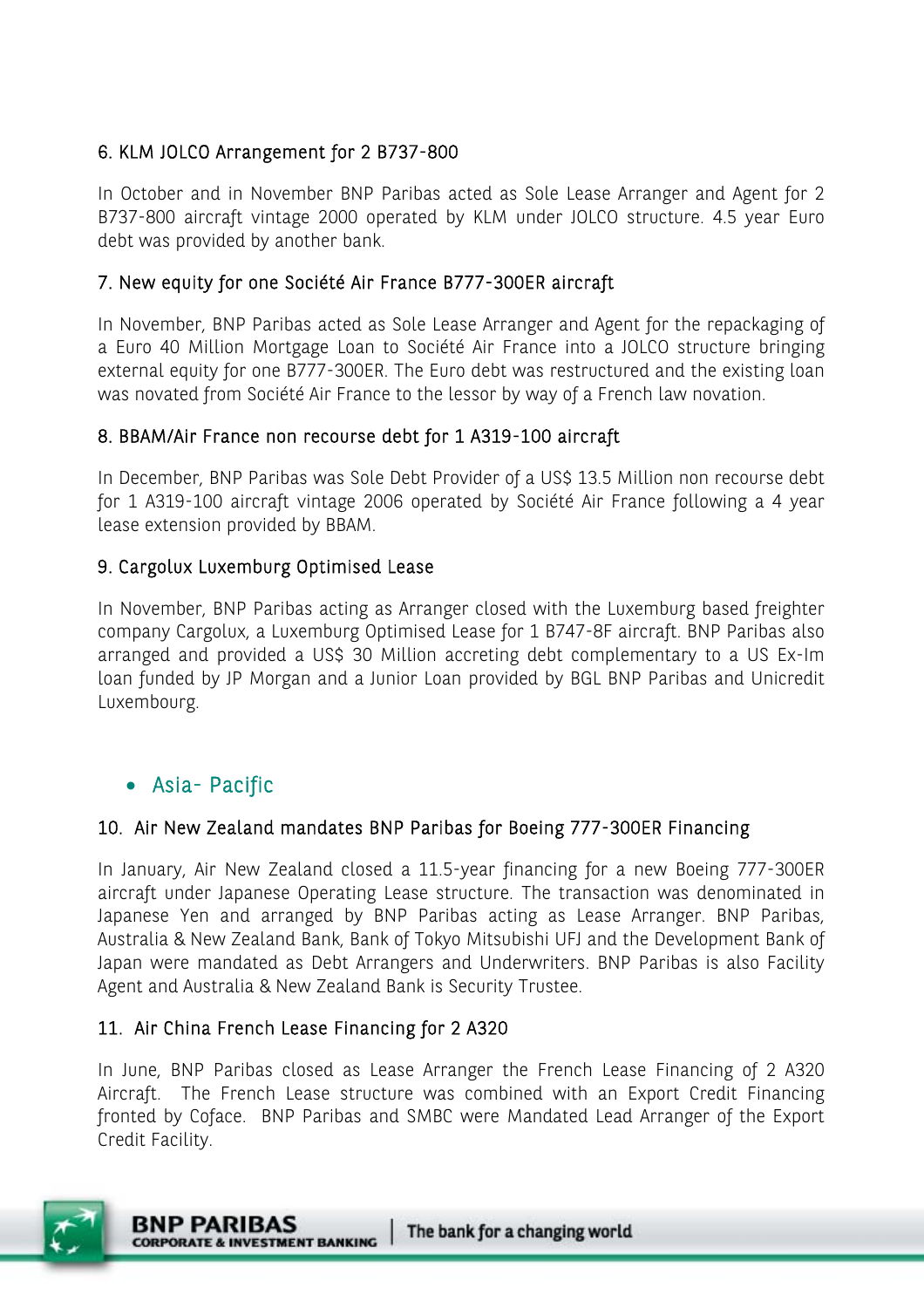## 12. Lionair Eximbond for 4 B737-900ER

BNP Paribas acted as Sole Book Runner and Sole Underwriter of an Eximbond for Lion Air. The amount was US \$138 Million with a 10-year maturity. The coupon was 1.922%, which was the lowest ever achieved on an Eximbond issuance at that time. This first issuance by Lion Air confirmed the number one position of BNP Paribas in the Eximbond market.

#### 13. Thai Airways Lease Financing for one A330-300 aircraft

In February, BNP Paribas closed as Facility Agent and Security Trustee the Lease Financing of one A330-300. The Facility was denominated in Euros (for an equivalent amount of about US\$83 million). BNP Paribas, SMBC and DBJ were Mandated Lease Arrangers of the Facility.

#### 14. China Southern JOLCO Financing for two A320 Aircraft

BNP Paribas has been mandated by China Southern Airlines to arrange the Japanese Operating Lease Financing of 2 A320-200 Aircraft delivered in November and December 2012. The Commercial Debt Facility of the structure has been arranged and funded by BNP Paribas, DBJ, KDB and Mega Bank. BNP Paribas is also Facility Agent and Security Trustee of the transaction.

#### 15. Lion Air Exim Financing for two Hawker XP900 aircraft

In May 2012, BNP Paribas closed as Mandated Lead Arranger the financing of 2 Hawker XP900 for Lion Air (US\$20 million). The funding of the facility was done by PEFCO.

#### 16. China based Operating Lessor- ECA Advisory

BNP Paribas has been mandated by a China-based Operating Lessor as Advisor for their upcoming ECA Facility.

## 17. Thai Airways- JPY-denominated ECA financing for one A380 aircraft

Thai Airways has mandated BNP Paribas to arrange the ECA financing of its first Airbus A380-800 aircraft that was delivered on 26<sup>th</sup> September 2012. The financing was coarranged by SMTB and was denominated in JPY.It was the first ever financing of an Airbus A380-800 in JPY and BNP Paribas acted as Debt Arranger, Facility Agent and Security Trustee.

#### 18. Air China Eximbond for two B777-300ER

BNP Paribas and Citibank have been mandated by Air China as Arrangers and Bookrunners of an Eximbond Facility for 2B777-300ER. BNP Paribas closed the first bond of the facility on the  $3<sup>rd</sup>$  October. The coupon was 1.607% which, at that time, was the lower ever achieved for a US Exim Bond. This was the second such bond arranged by BNP Paribas for

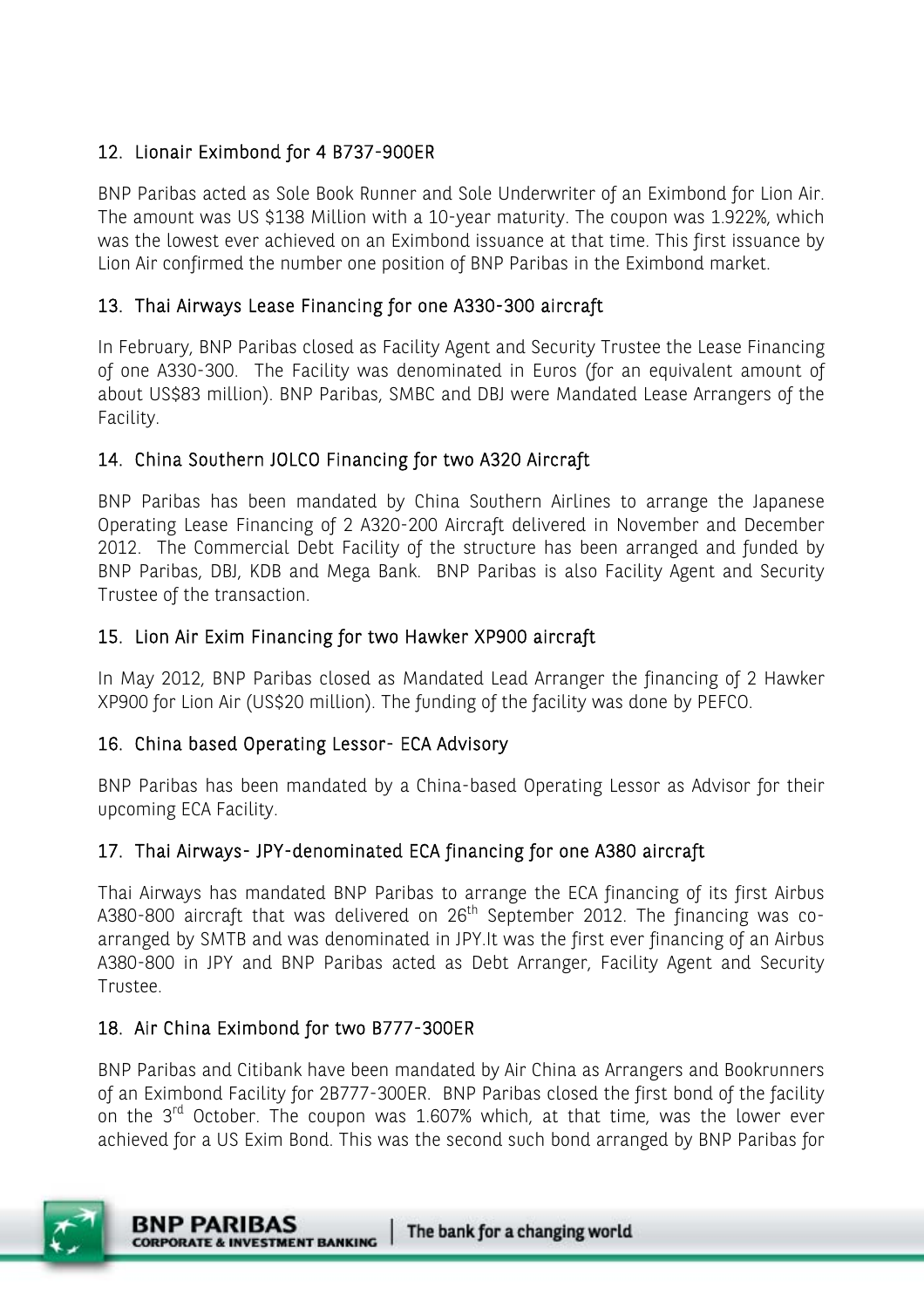Air China.

#### 19. Lion Air Commercial Debt for two ATR72-500 and two ATR72-600

BNP Paribas has acted as sole Arranger, Facility Agent and Security Trustee for the financing of four ATR72s operated by Wings Adabi, an affiliate of Lion Air. The financing was extended to Transportation Partners, the leasing arm of the Lion Air Group. This was the first ever commercial debt arranged for Lion Air on their ATR aircraft.

#### Americas

#### 20. LAN Airlines – Export Credit Facility

BNP Paribas, Bank of Tokyo-Mitsubishi UFJ and Citibank, were Jointly Mandated Lead Arrangers on the first aircraft financing under a US\$300 million Export Credit Agency Guaranteed Facility for LAN Airlines. This framework facility closed in July. BNP Paribas will act as ECA Facility Agent and Security Trustee for this facility, which will cover the financing of up to five Airbus A320-200 and three A319-100 aircraft for LAN Airlines.Apple Bank for Savings, Bank of Tokyo-Mitsubishi UFJ and Citibank, are providing ECA debt for the facility.

## 21. AWAS-LAN Operating Lease Financing of one A320

In April, BNP Paribas closed a US\$35 million Operating Lease Financing for AWAS. The transaction covers one A320 on lease to LAN Airlines. BNP Paribas was Arranger and Facility Agent of the facility.

#### 22. Avolon-Avianca Operating Lease Financing of one A330

In January, BNP Paribas closed, on behalf of Avolon, the Operating Lease financing of one A330 for an amount close to US\$70 million on lease to Avianca. BNP Paribas was Arranger and Facility Agent of the transaction.

#### 23. Hawaiian Airlines – Commercial Loan Facility for one A330

In February, Hawaiian Airlines closed the Commercial Loan Facility of one A330. BNP Paribas and NordLB were Mandated Lead Arrangers.

#### 24. Atlas Air Eximbond for 4B747-8F

BNP Paribas and KGS Alpha acted as Joint Lead Bookrunners for four separate 12-year US\$142 million Eximbond transaction on behalf of Atlas Air for the financing of four B747-8F (Helios Leasing I LLC).The transaction was oversubscribed and attracted investors who had not participated in previous Eximbonds came in the transaction. Those were the first Eximbond issuance for Atlas Air and the first B747-8F financed under an Eximbond transaction.